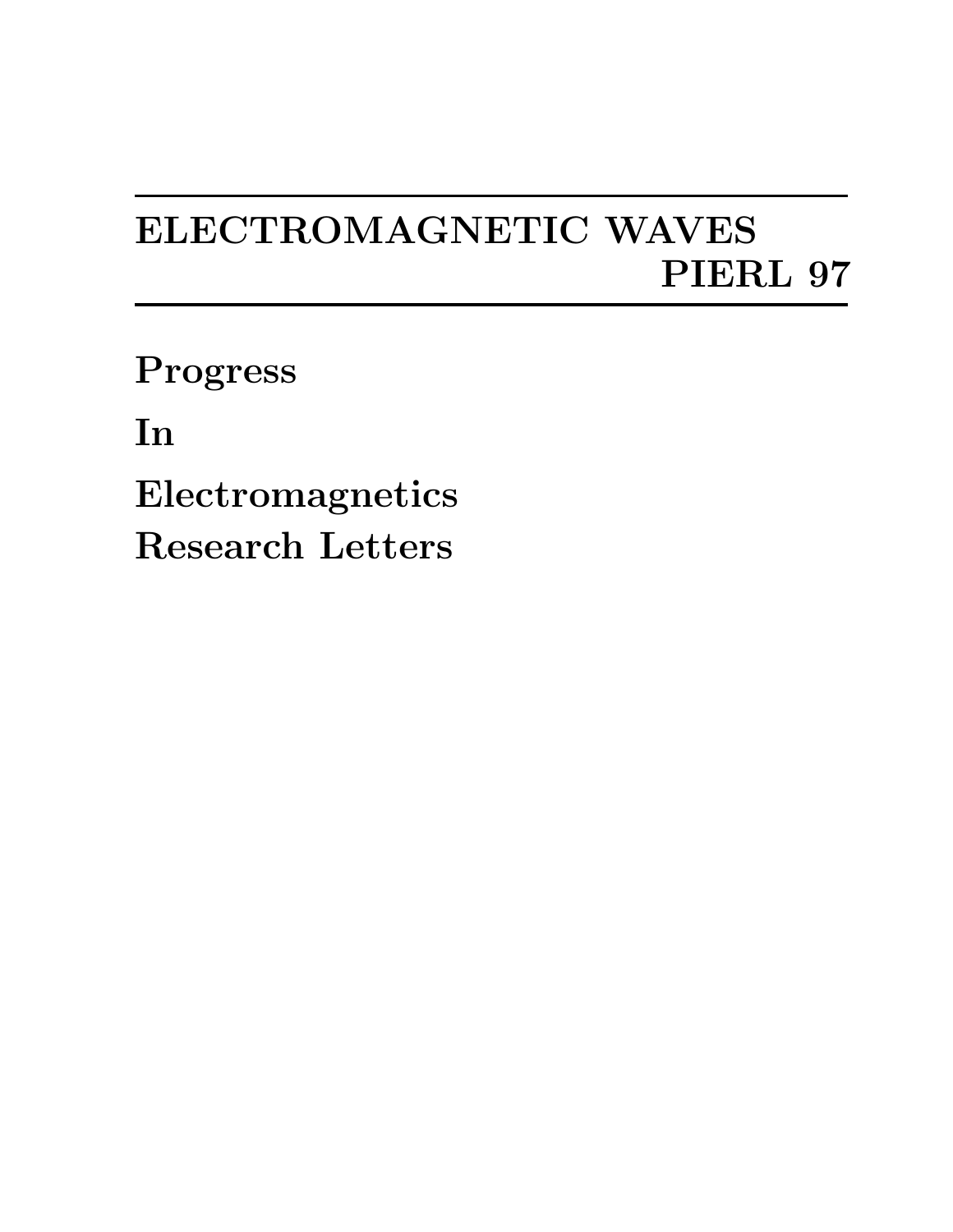°c 2021 EMW Publishing. All rights reserved.

No part of this publication may be reproduced. Request for permission should be addressed to the Publisher.

All inquiries regarding copyrighted material from this publication, manuscript submission instructions, and subscription orders and price information should be directed to: EMW Publishing, P. O. Box 425517, Kendall Square, Cambridge, Massachusetts 02142, USA.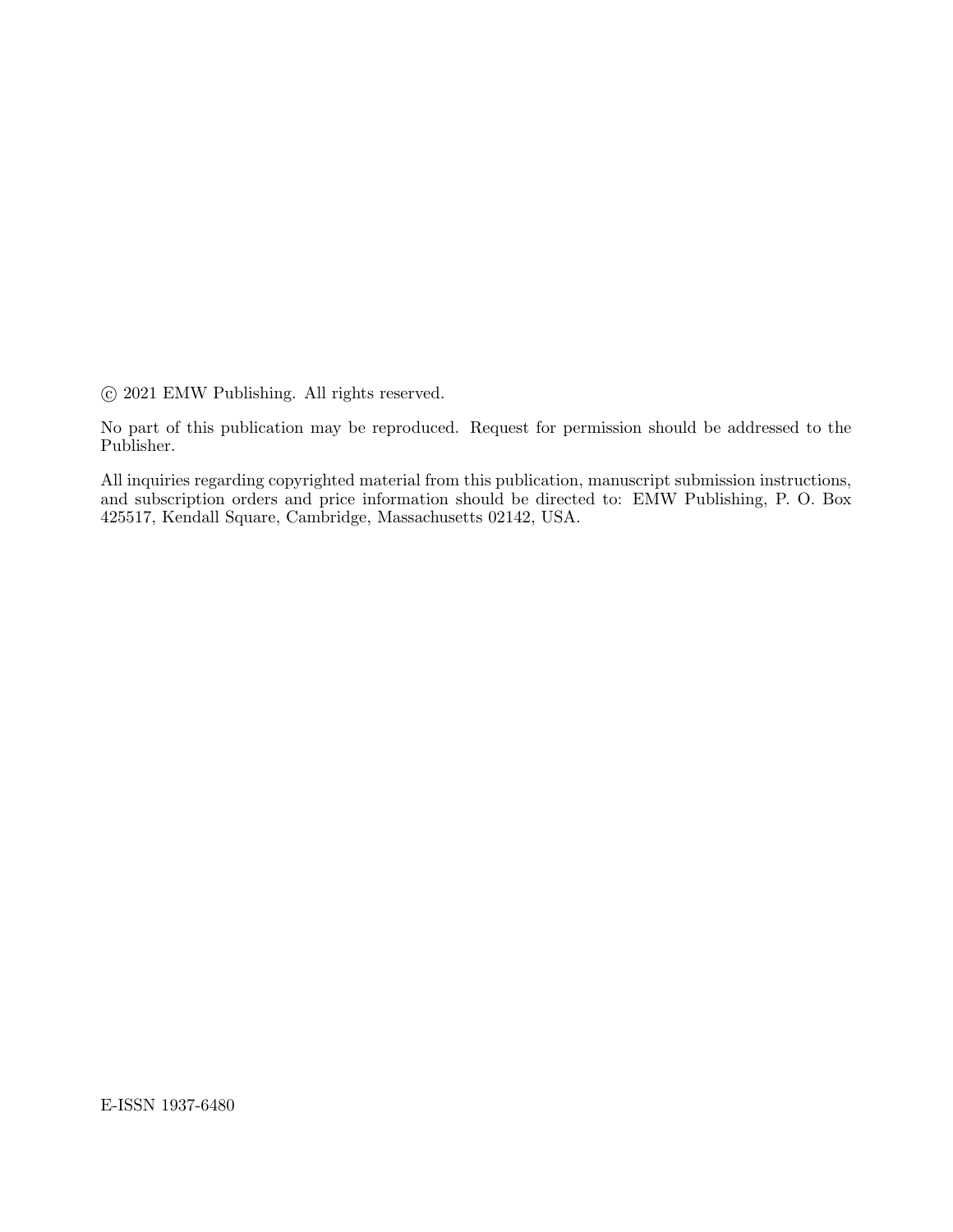## ELECTROMAGNETIC WAVES PIERL 97

Progress In Electromagnetics Research Letters

Chief Editors: Weng Cho Chew and Sailing He

EMW Publishing Cambridge, Massachusetts, USA